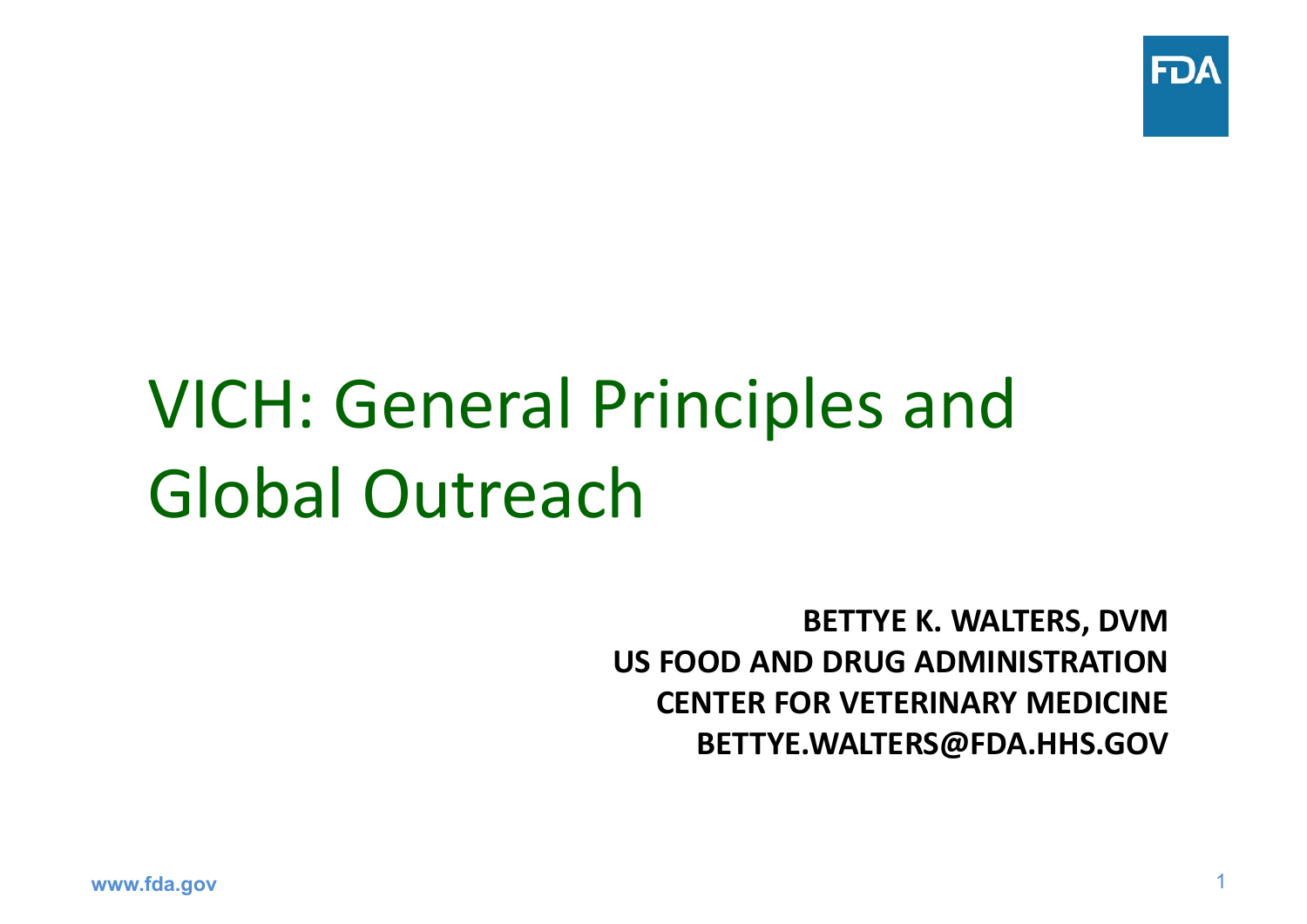### The Steering Committee



| <b>Status</b>                     | <b>Country/Region</b>                                                 | <b>Number of participants</b> |                |
|-----------------------------------|-----------------------------------------------------------------------|-------------------------------|----------------|
|                                   |                                                                       | Government                    | Industry       |
| <b>Full</b><br>members            | Japan                                                                 | 3                             | 3              |
|                                   | <b>EU</b>                                                             | 3                             | $\overline{3}$ |
|                                   | <b>USA</b>                                                            | 3                             | 3              |
| <b>Observers</b>                  | Australia                                                             | $\mathbf 1$                   | $\overline{1}$ |
|                                   | <b>New Zealand</b>                                                    | 1                             | 1              |
|                                   | Canada                                                                | $\mathbf 1$                   | $\overline{1}$ |
|                                   | <b>South Africa</b>                                                   | $\mathbf 1$                   | $\overline{1}$ |
| <b>Associate</b><br>member        | <b>World Organization for Animal</b><br>Health (the OIE)              | $\mathbf{1}$                  |                |
| <b>Interested</b><br><b>Party</b> | <b>Association of Veterinary</b><br><b>Biologics Companies (AVBC)</b> | 1                             |                |
| <b>Secretariat</b>                | <b>HealthforAnimals</b>                                               |                               |                |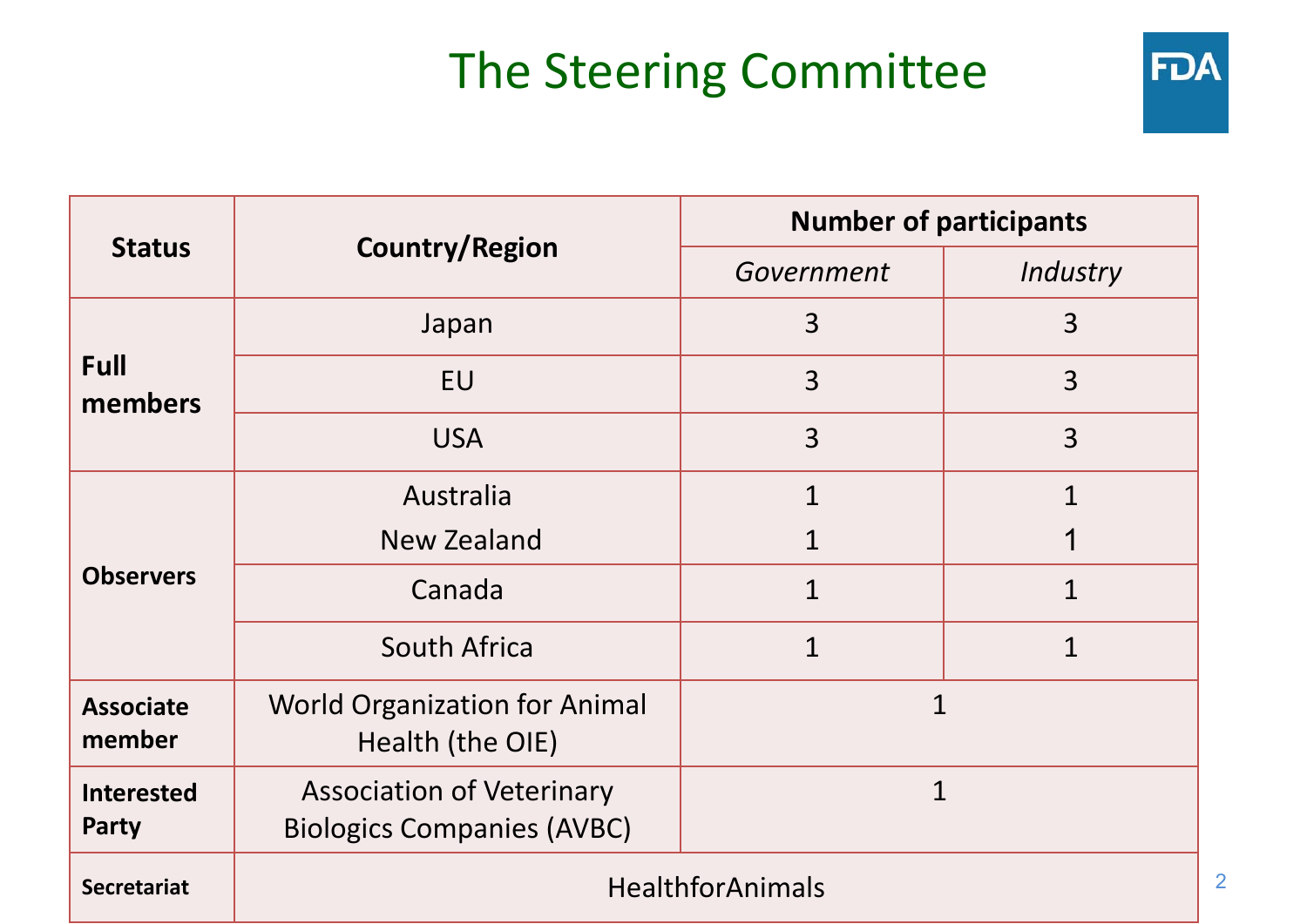# The VICH Process



| <b>Step 1</b>   | • Concept paper to propose issue<br>- Review by SC<br>- Appointment of Topic Leader/Chairman |  |
|-----------------|----------------------------------------------------------------------------------------------|--|
| <b>Step 2</b>   | <b>EWG to produce draft Guideline</b>                                                        |  |
| <b>Step 3</b>   | SC to review draft Guideline                                                                 |  |
| <b>Step 4</b>   | Official consultation in three regions                                                       |  |
| <b>Step 5</b>   | <b>EWG to review comments</b>                                                                |  |
| <b>Step 6</b>   | SC to adopt final Guideline                                                                  |  |
| <b>Step 7-8</b> | <b>Implementation of Guideline</b>                                                           |  |
| <b>Step 9</b>   | <b>Recommendation for review</b>                                                             |  |
|                 | 9 step procedure repeated                                                                    |  |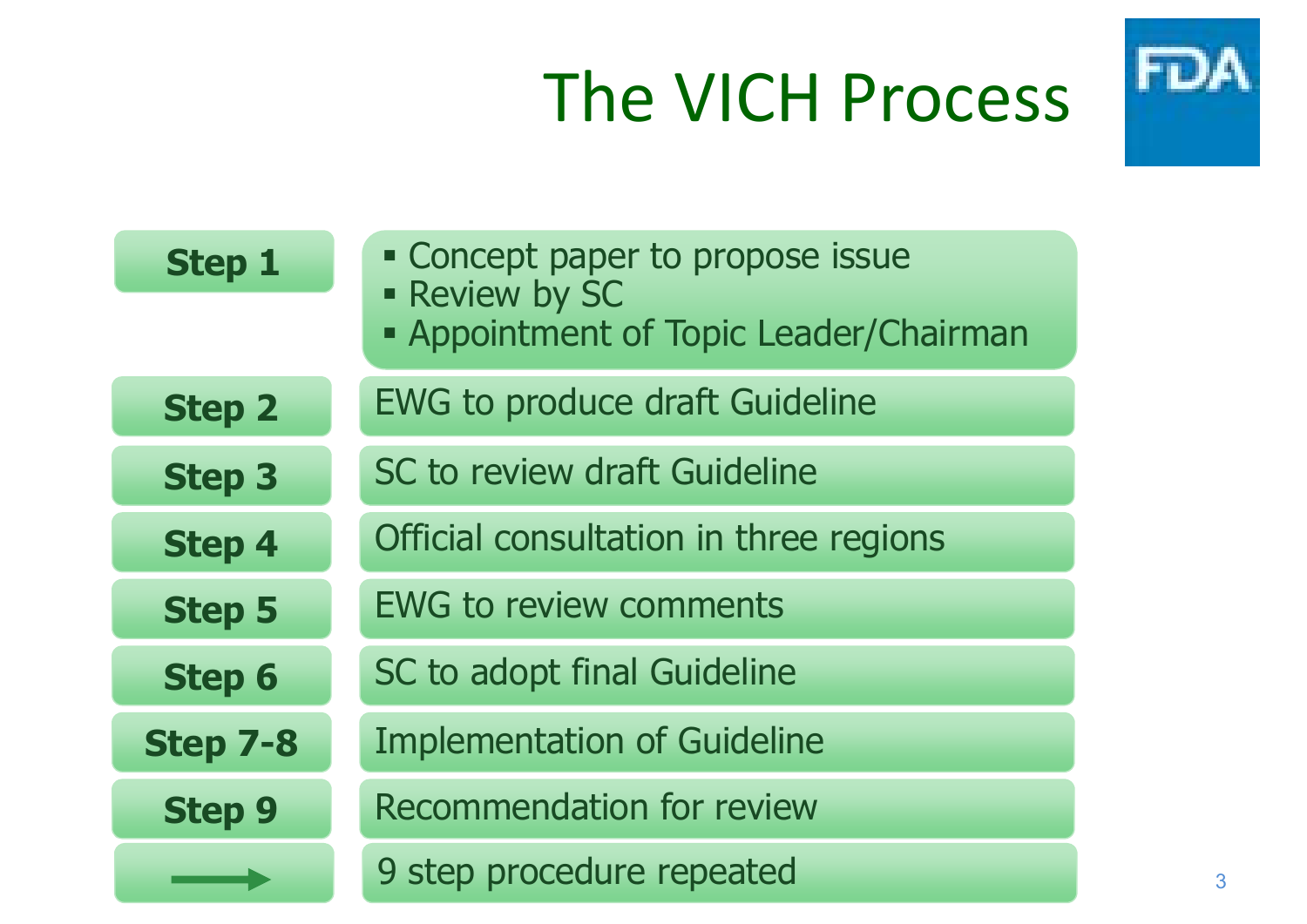# VICH Guidelines



| <b>Category</b>                     |                               | <b>Guideline numbers</b>                                      |
|-------------------------------------|-------------------------------|---------------------------------------------------------------|
|                                     | Quality                       | 1, 2, 3, 4, 5, 8, 10, 11, 17,<br>$ 18(R)^{*}, 39, 40, 45, 51$ |
|                                     | Efficacy                      | $\overline{7}$ , 12, 13, 14, 15, 16, 19, 20, 21               |
|                                     | <b>Environmental Safety</b>   | 6, 38                                                         |
| <b>Pharmaceuticals</b>              | <b>Metabolism and Residue</b> | 46, 47, 48(R), 49(R), 56, 57                                  |
|                                     | Toxicology                    | 22, 23, 28, 31, 32, 33, 37, 54                                |
|                                     | <b>Target Animal Safety</b>   | 43                                                            |
|                                     | <b>Antimicrobial Safety</b>   | 27, 36                                                        |
|                                     | Quality                       | 34, 25, 26                                                    |
| <b>Biologicals</b>                  | <b>Target Animal Safety</b>   | 41, 44, 50(R), 55                                             |
|                                     | <b>Bioequivalence</b>         | 52                                                            |
| <b>General</b>                      | <b>GCP</b>                    | 9                                                             |
|                                     | <b>Electronic File Format</b> | 53                                                            |
| Pharmacovigilance Pharmacovigilance |                               | 24 29 30 35 42                                                |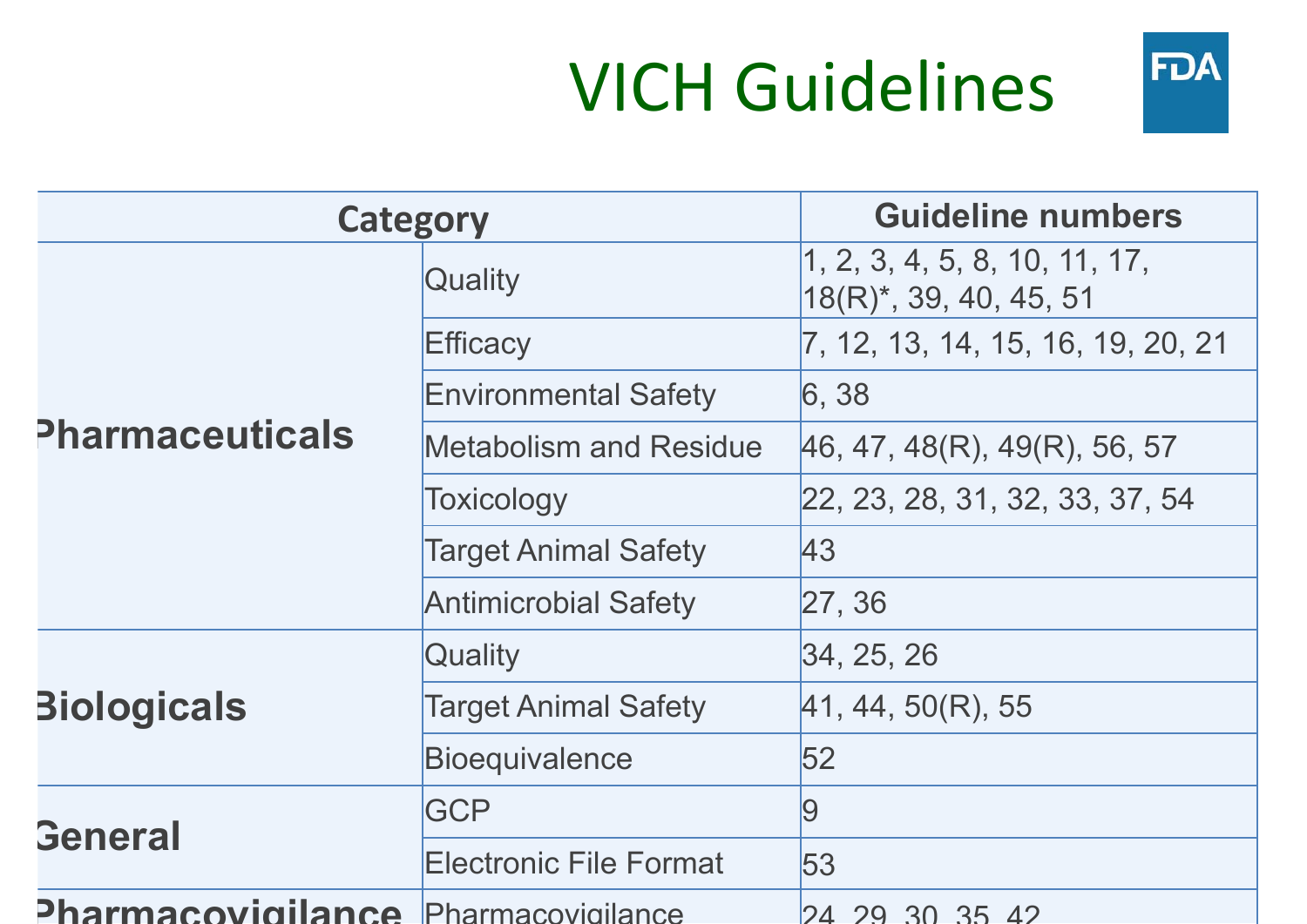### Expert Working Groups (EWG)



- •The SC establishes an EWG with a specific mandate
- •Current active EWGs Bioequivalence Combination Products

|                                |  | Safety   Quality   Biological Quality Monitoring   Anthelmintics |  |  |
|--------------------------------|--|------------------------------------------------------------------|--|--|
| <b>ESI (Pharmacovigilance)</b> |  | Metabolism & Residue Kinetics                                    |  |  |

•Participants for each EWG

|                  | Number*    |          |  |
|------------------|------------|----------|--|
| Country/Region   | Government | Industry |  |
| Japan            |            |          |  |
| EU               |            |          |  |
| <b>USA</b>       |            |          |  |
| <b>Observers</b> |            |          |  |

\*Each member and observer may send one additional advisor when required. Experts from VOF countries may also be appointed.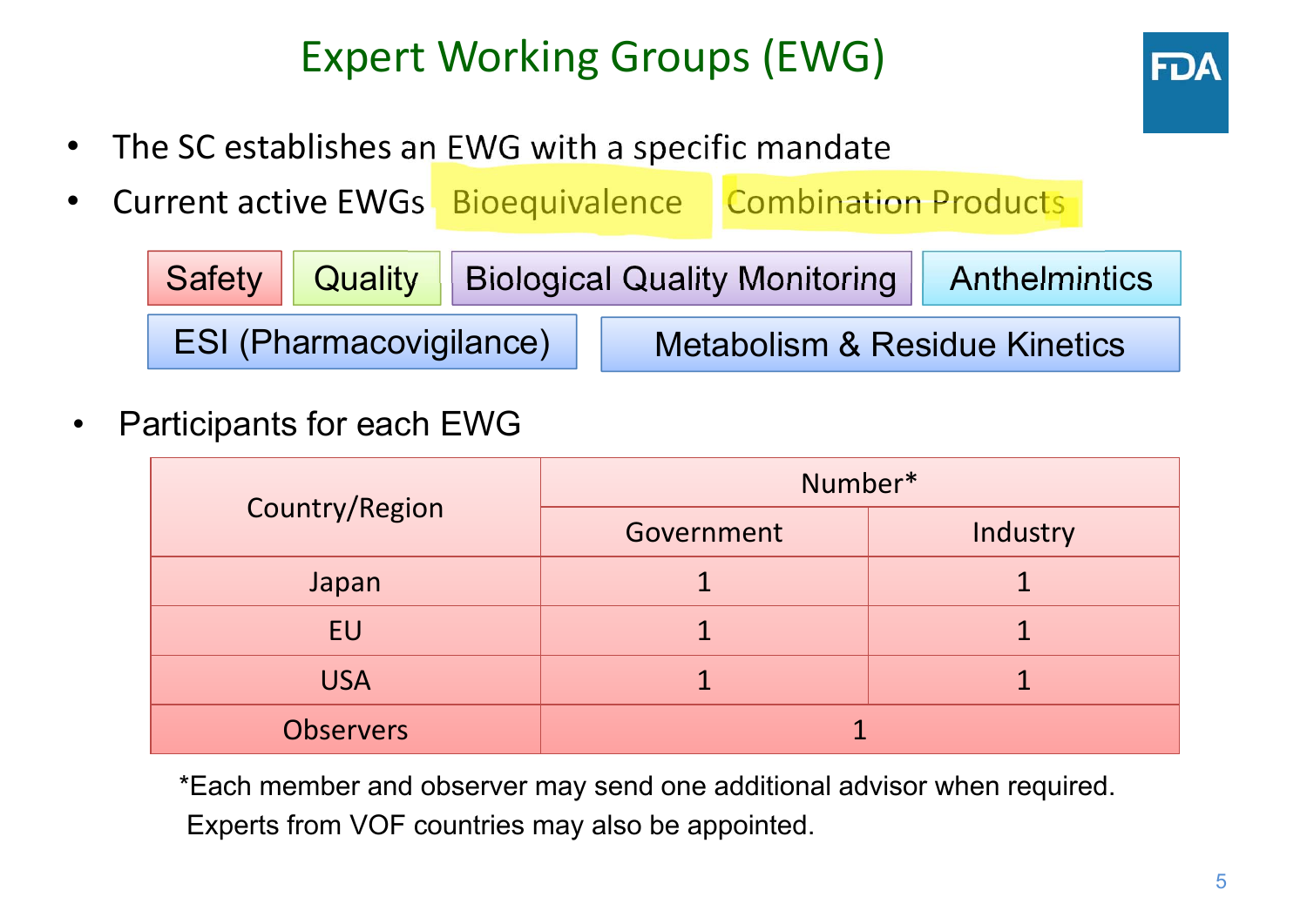

### Status of Guidelines and EWGsMetabolism and Residue Kinetics

- VICH Guideline 56 Honey Study design recommendations for residue studies for establishing MRLs and withdrawal periods
	- – $-$  to measure the residues in honey
	- – $-$  generate data suitable for establishment of appropriate maximum residue limits
	- – $-$  justify the withdrawal period for a veterinary drug product
- •*Implementation by June 2019*
- •*Argentina (VOF) had active involvement in elaboration*
- • VICH Guideline 57 Aquatic products
	- – Marker residue depletion studies to establish product withdrawal periods in aquatic species
	- *Signed off by SC for implementation by February 2020*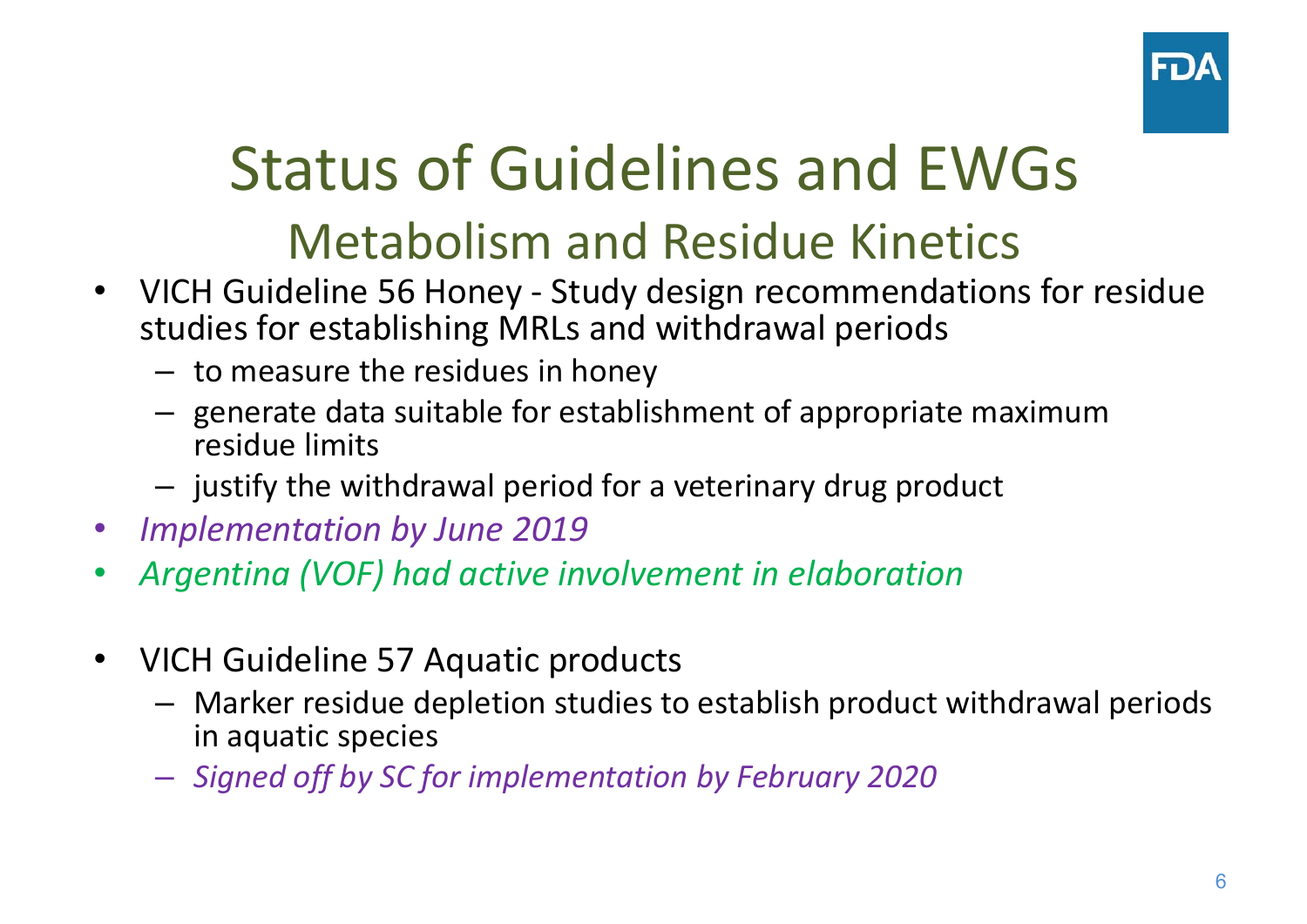

# Status of Guidelines and EWGs**Quality**

- Guideline 58 Stability Climatic zones III & IV
- Draft guidance on stability testing of new veterinary drug substances and medicinal products in climatic zones III and IV (hot and dry/humid conditions) – *first GL to specifically to address VOF countries and countries outside VICH regions*
- *6 month public consultation period ended December 2018*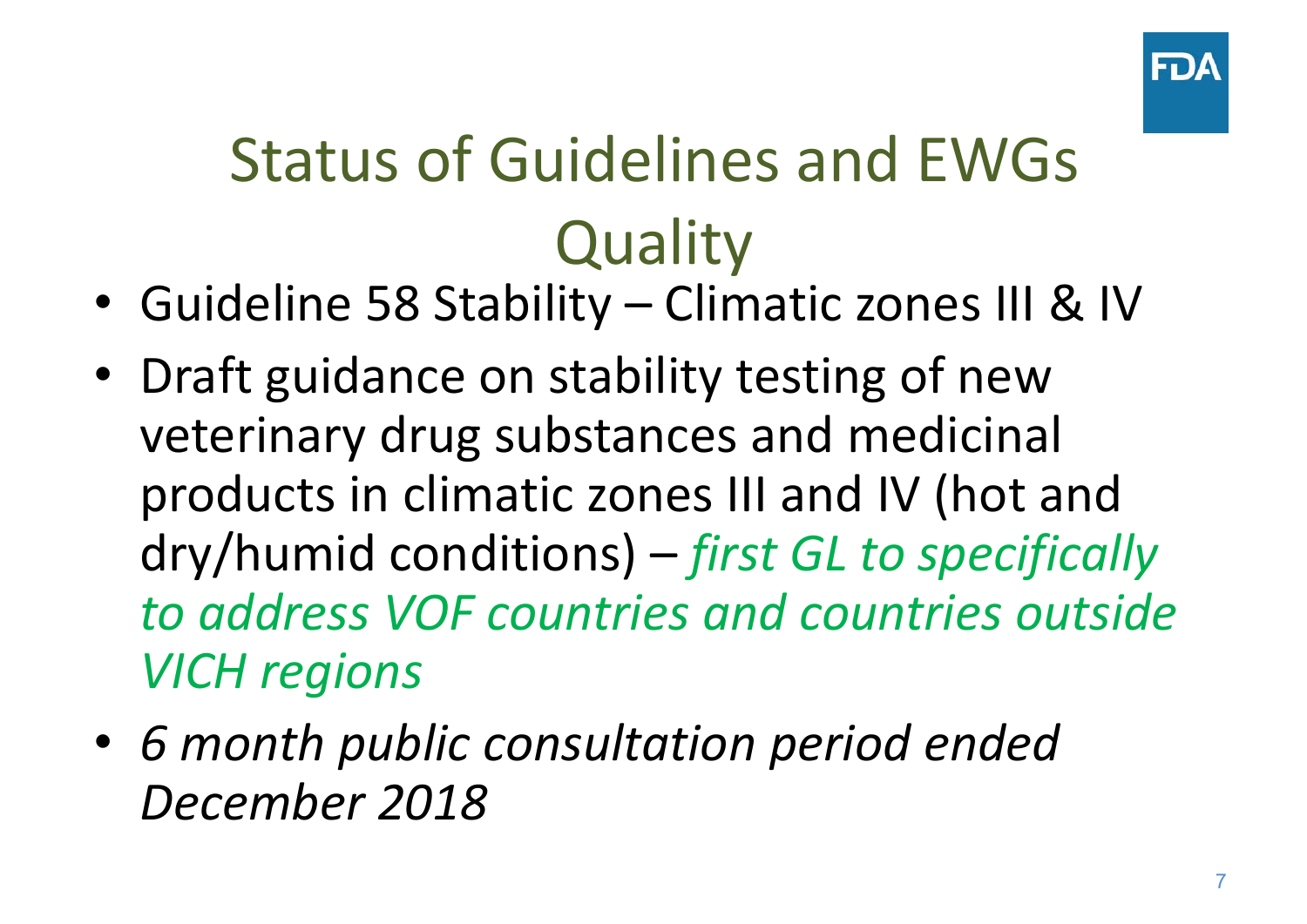

# Status of Guidelines and EWGsAnthelmintics

- Revision of all 9 existing Guidelines
- Address areas of incomplete information, not informative or specific enough, new scientific knowledge especially of development of antiparasitic resistance
- Revisions include study design, methodology, and basis of study conclusions
- Challenging areas for the EWG adequacy of infection and arithmetic vs geometric means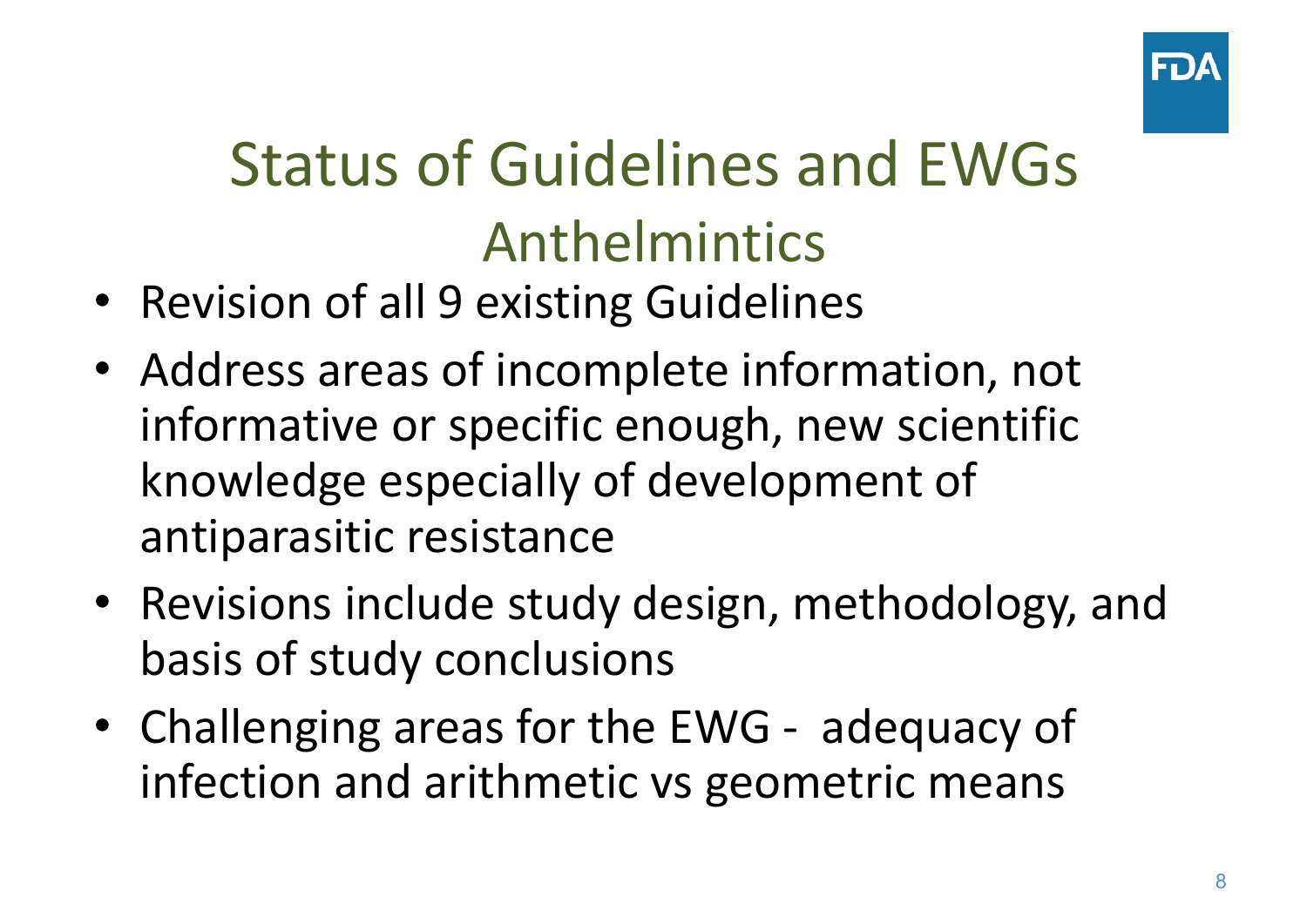

# Status of Guidelines and EWGs **Bioequivalence**

- Concept Paper for VICH GL on in-vitro dissolution testing and biowaivers for in-vivo blood bioequivalence determinations
- Reactivation of Bioequivalence EWG
- Establish framework to support development of a Guideline – *what will be the scope of work of the EWG?*
	- Need common definitions and how to do assessments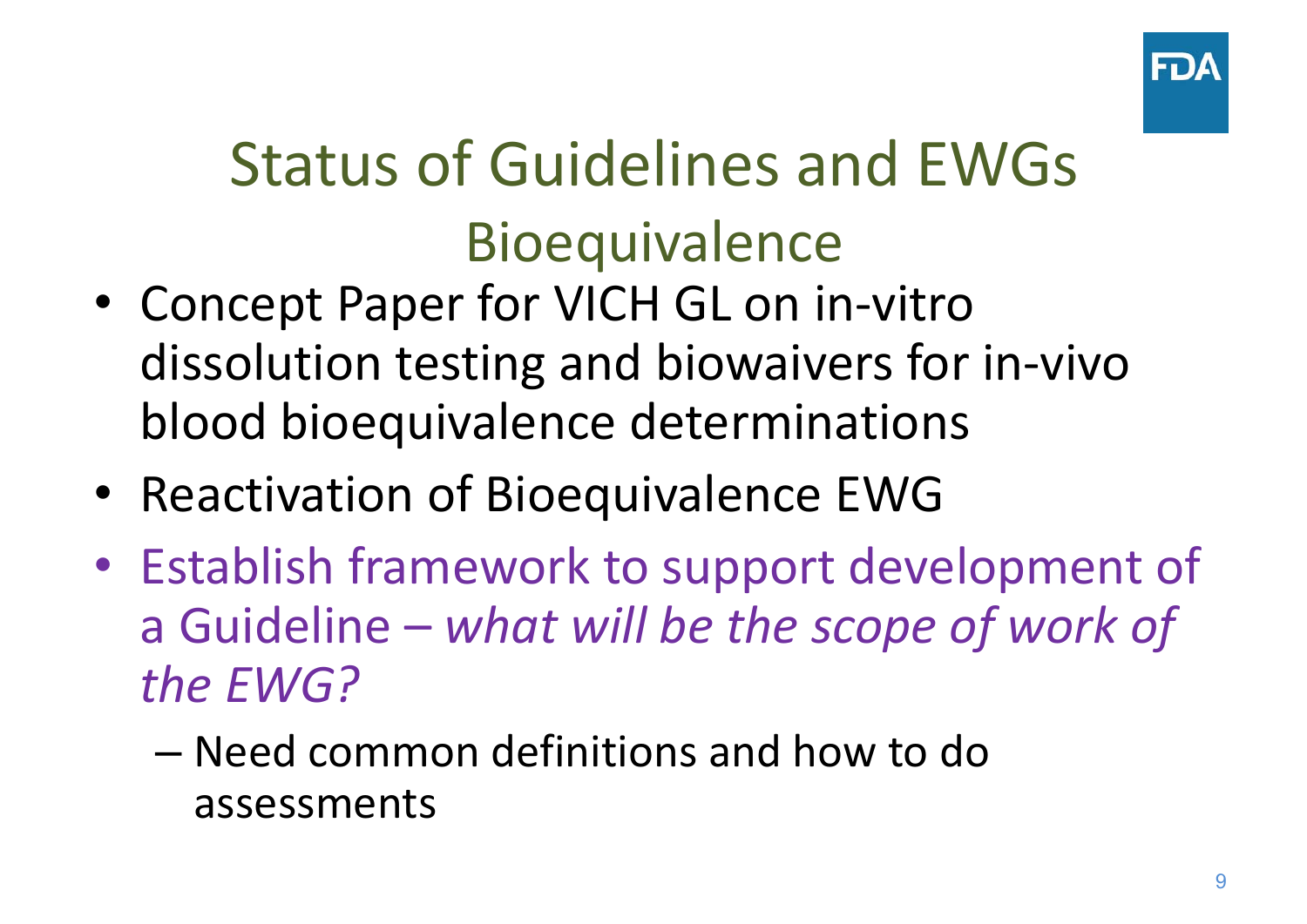

# Status of Guidelines and EWGs Safety

- Revision of GL 22 Studies to Evaluate the Safety of Residues of Veterinary Drugs in Human Food: Reproduction Testing
- Draft Concept Paper
	- –Existing two-generation reproduction toxicity study
	- – Extended one-generation reproduction toxicity study (EOGRTS)
- Physical meeting adjacent to next SC meeting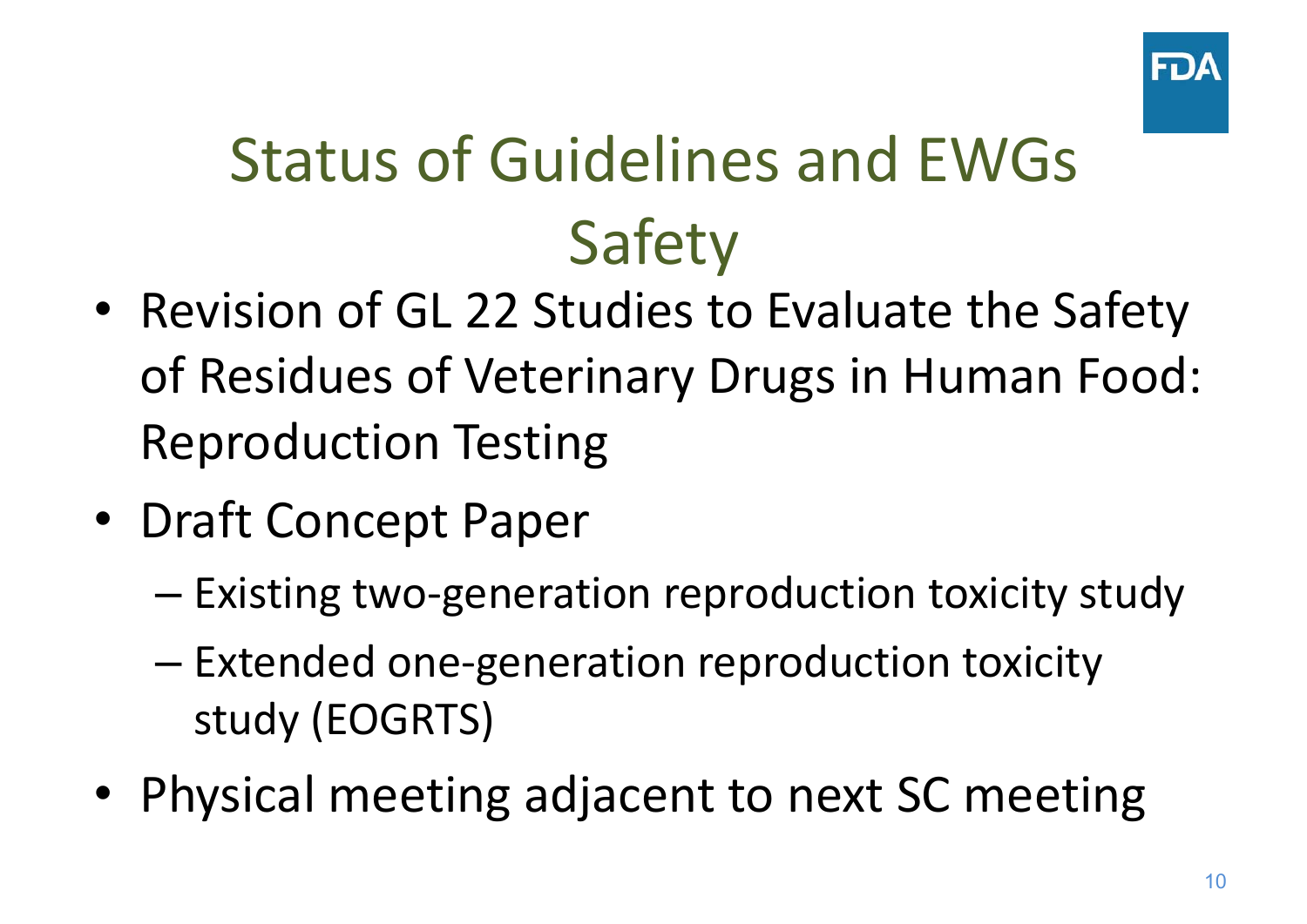

# Status of Guidelines and EWGsSafety

- Revisions of VICH GLs in light of updates from other organizations (ICH, CODEX, OECD…)
- Guideline 36 Studies to evaluate the safety of residues of veterinary drugs in human foods: General Approach to Establish a Microbiological ADI
	- – Changed volume of the human colon in microbiological ADI calculations from 220g to 500ml based on new scientific data from JECFA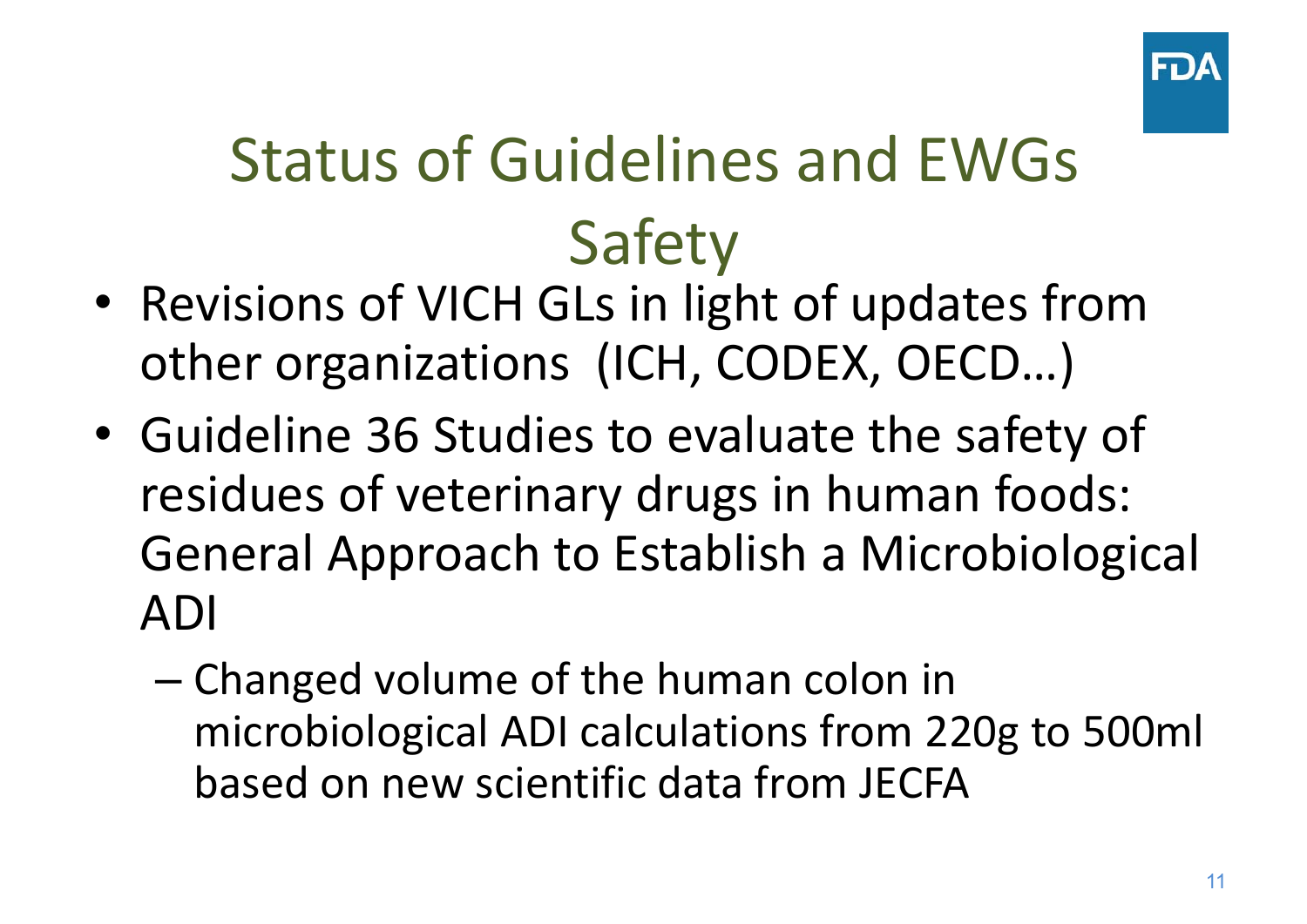

# VICH and promotion of Animal Welfare and the 3 R's Concept

- Statement of Principle for VICH Alternatives to animal testing (VICH 07/038-Final; 18/09/2007)
- International harmonization reduces the need to repeat studies thereby minimizing the use of test animals
- *Harmonization of criteria to waive target animal batch safety testing for inactivated (GL50R) and live (GL 55) vaccines and revised anthelmintic GLs*
- *Current work on draft GL Harmonization of criteria to waive laboratory animal batch safety testing (LABST) – consistency with TABST GLs*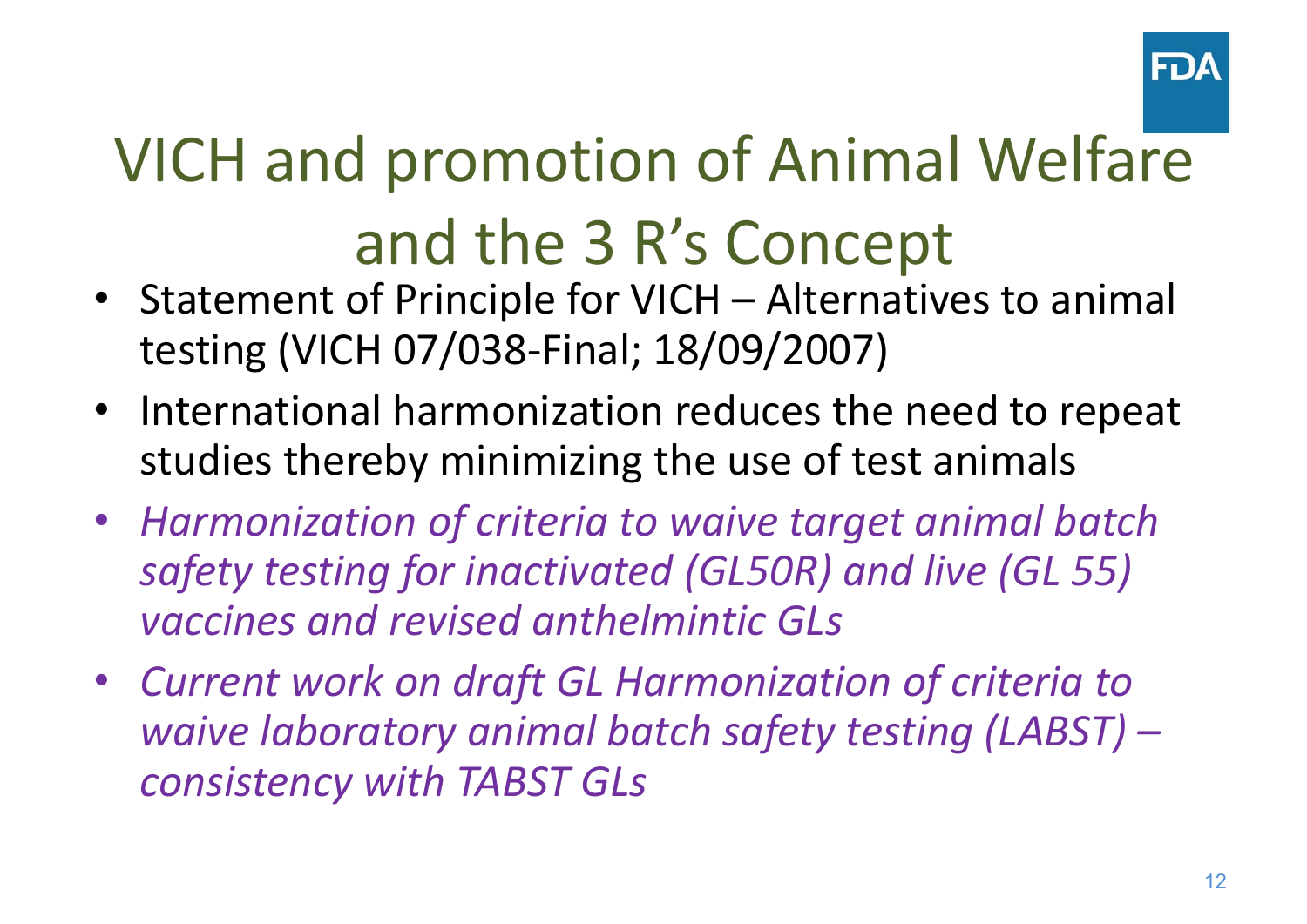

# VICH Global Outreach Strategy

- Provide basis for wider international harmonization of technical registration requirements
- Improve information exchange
- Raise awareness of VICH and use of VICH Guidelines with non-VICH countries / regions
- Minimize the use of test animals (which promotes animal welfare) and costs of product development
- Ensure high product standards of quality, safety, and efficacy to protect public health, animal health and welfare, and the environment *GLOBALLY*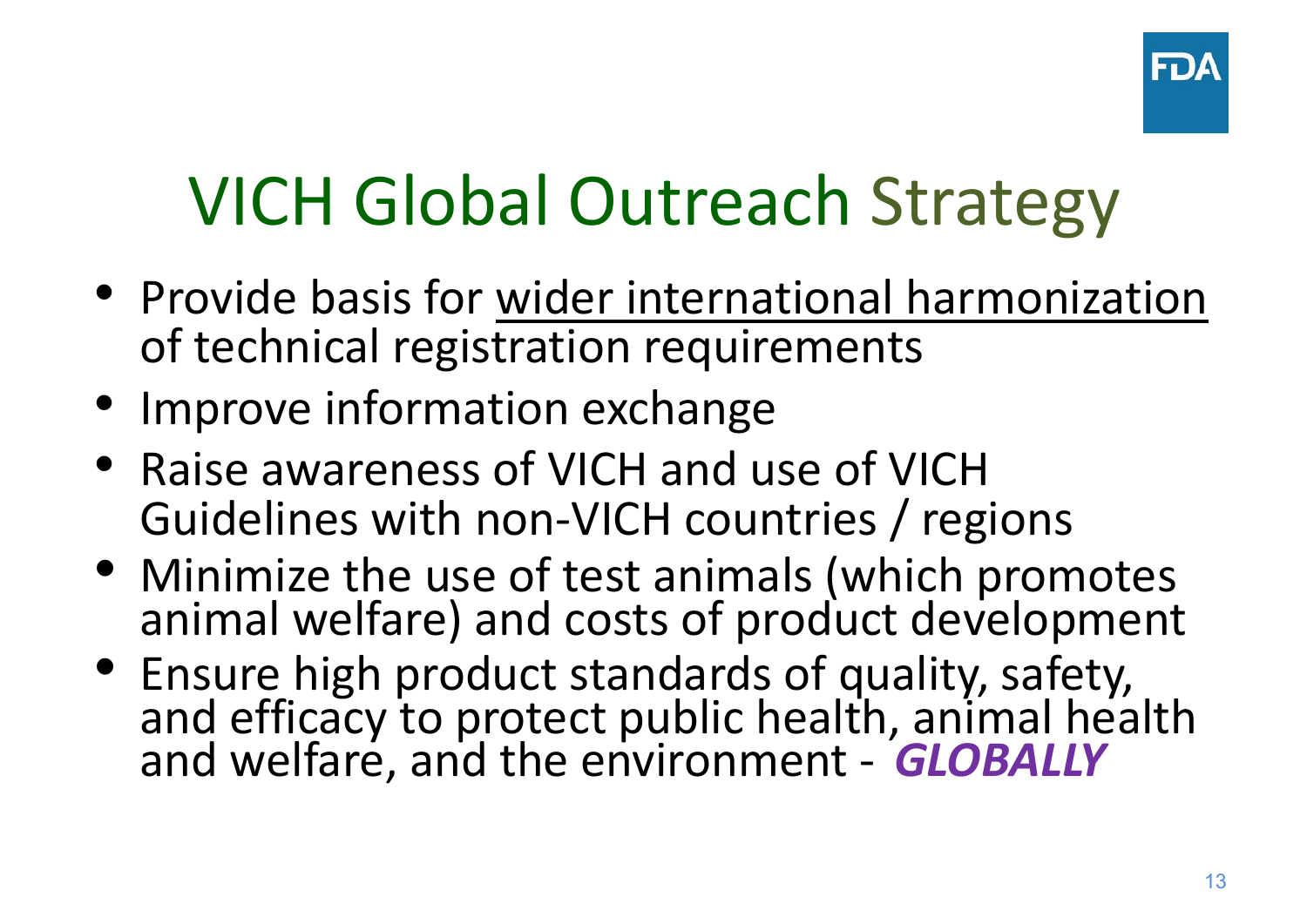# Members of the VOF

- Nigeria
- Uganda
- Zimbabwe
- Tanzania
- Argentina
- $\bullet$ Brazil
- People's Republic of China
- Republic of Korea
- Saudi Arabia
- •India
- Mexico
- Philippines
- $\bullet$ Russia
- •Taiwan
- •Thailand
- $\bullet$ WAEMO/UEMOA
- $\bullet$ CAMEVET
- •ASEAN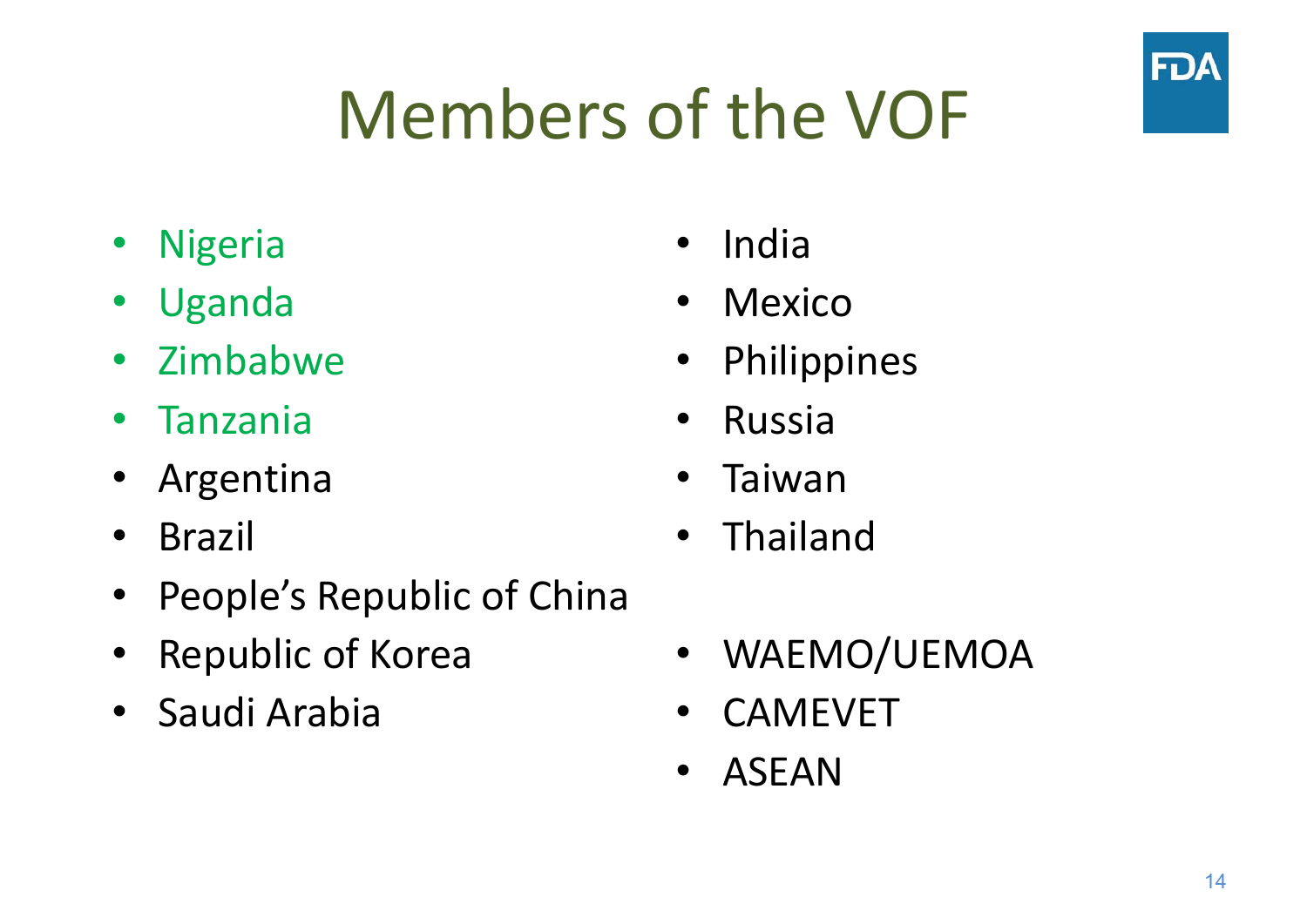## How to become a VICH VOF Member

Criteria to participate in the VICH Outreach Forum:

- –Marketing authorization regulations must exist
- – Willingness to accept and work towards the implementation of the Guidelines
- – $-$  Self financing participation in meetings
- –Commitment to regular attendance at meetings

*Countries or regional organizations that are interested in participating in this initiative should write to the VICH secretariat:* sec@vichsec.org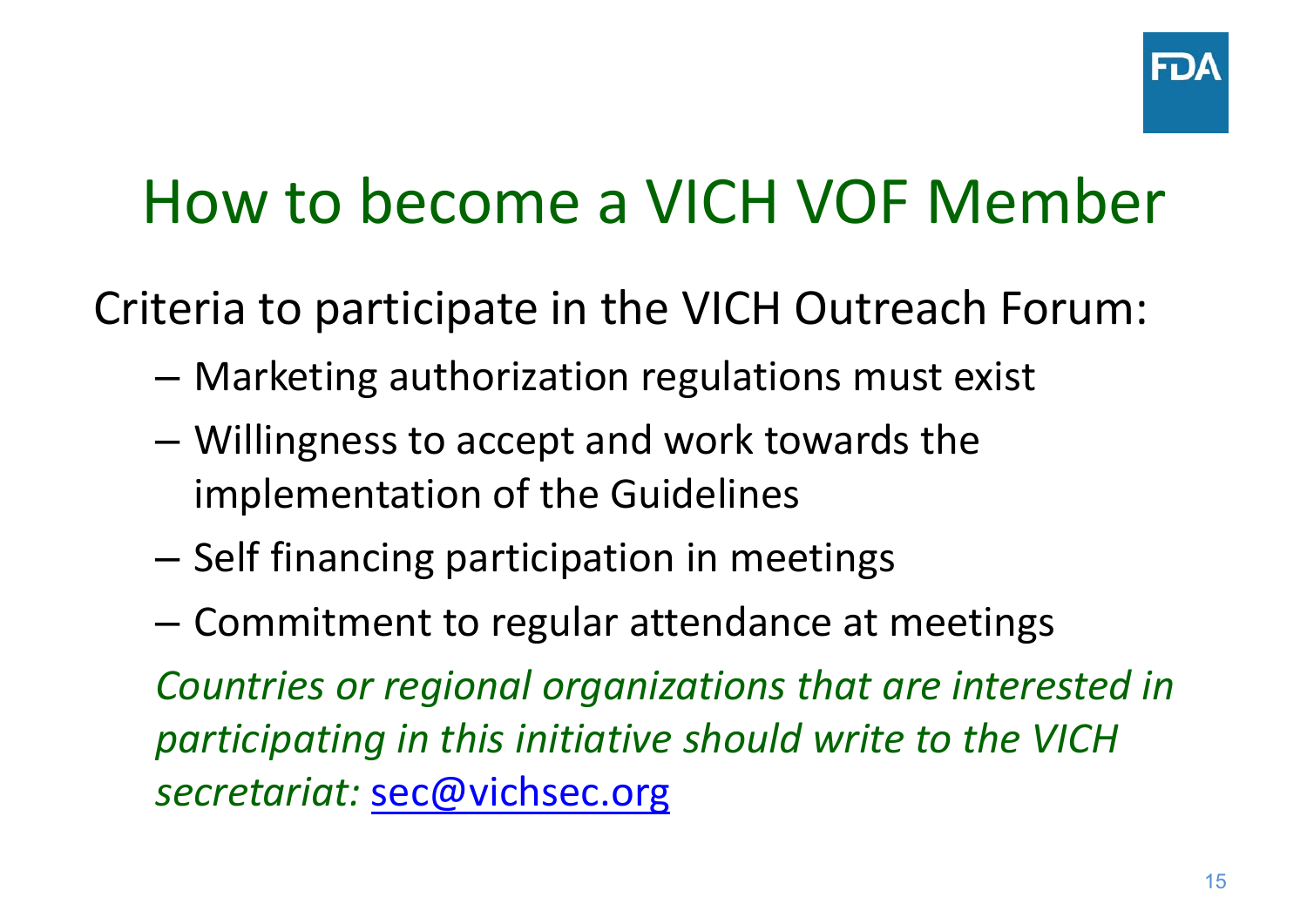

### My country is NOT a VOF Member – can I contribute to VICH?

*VOF members report that technical requirements set in the GLs are increasingly gaining importance for the registration of VMPs*

- **YES!!! Review and comment on the draft GLs when presented by the OIE during the public consultation period.**
- As regulatory authorities deal with new, emerging and innovative global issues, your comments can help provide more regulatory certainty and improve the science that supports the GLs.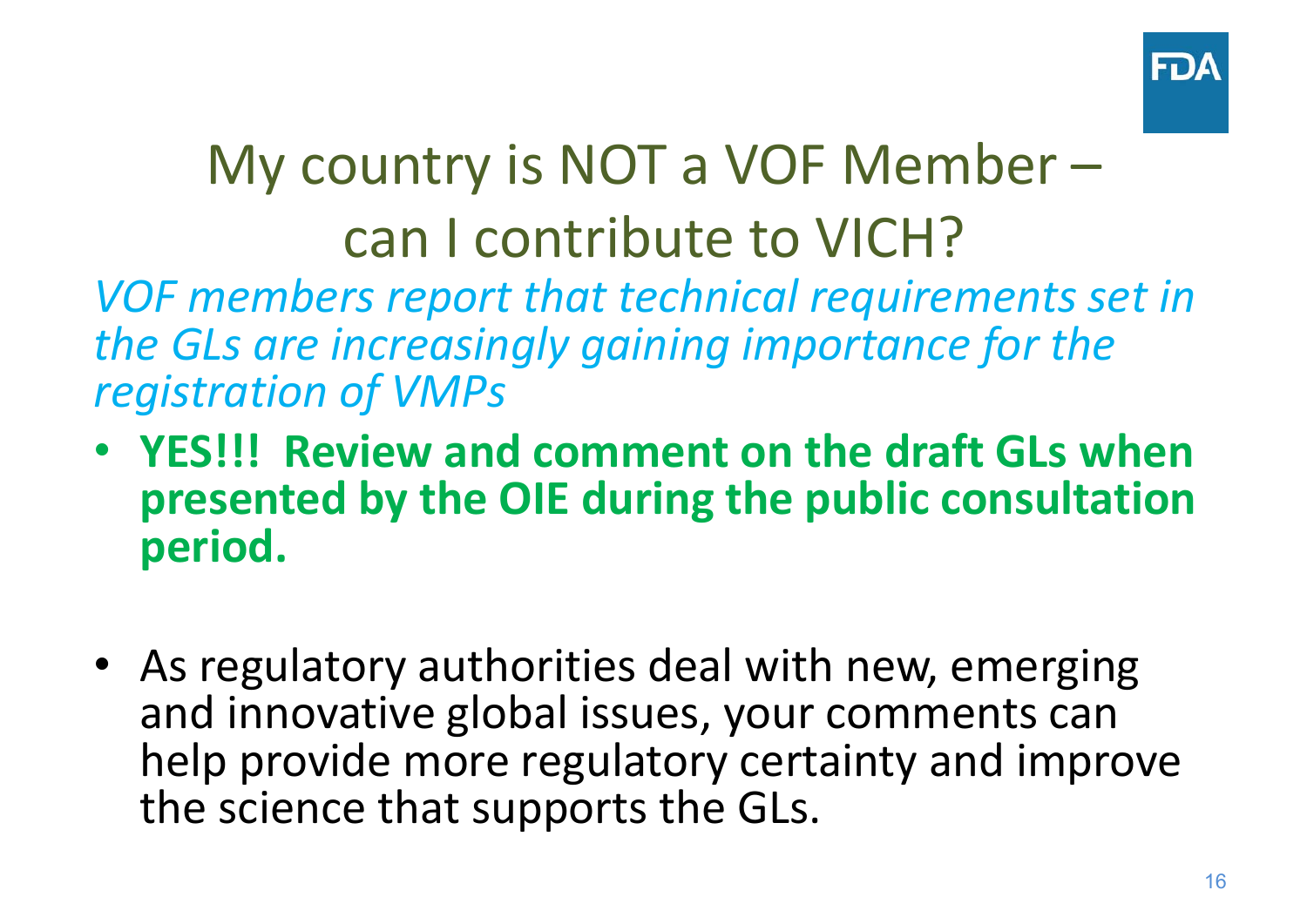

# How do VOF countries participate in VICH?

- •Participate in the Outreach Forum meetings
- • Propose new priority topics for elaboration
	- *EWG on pharmaceutical Combination Products chaired by the People's Republic of China - First topic proposed by a VOF member*
- • Provide feedback on the relevance and implementation of VICH guidelines in their country and region
- •Where relevant, participate in VICH Expert Working Groups
- $\bullet$  Submit comments to draft guidelines during the public consultation phase (step 4 of the VICH process)
- •Make suggestions for discussion at the VOF meetings
- • Provide feedback on *SURVEY* on the usefulness of the VICH Outreach Forum and the VICH webpages
- •WebEx presentations at VOF meetings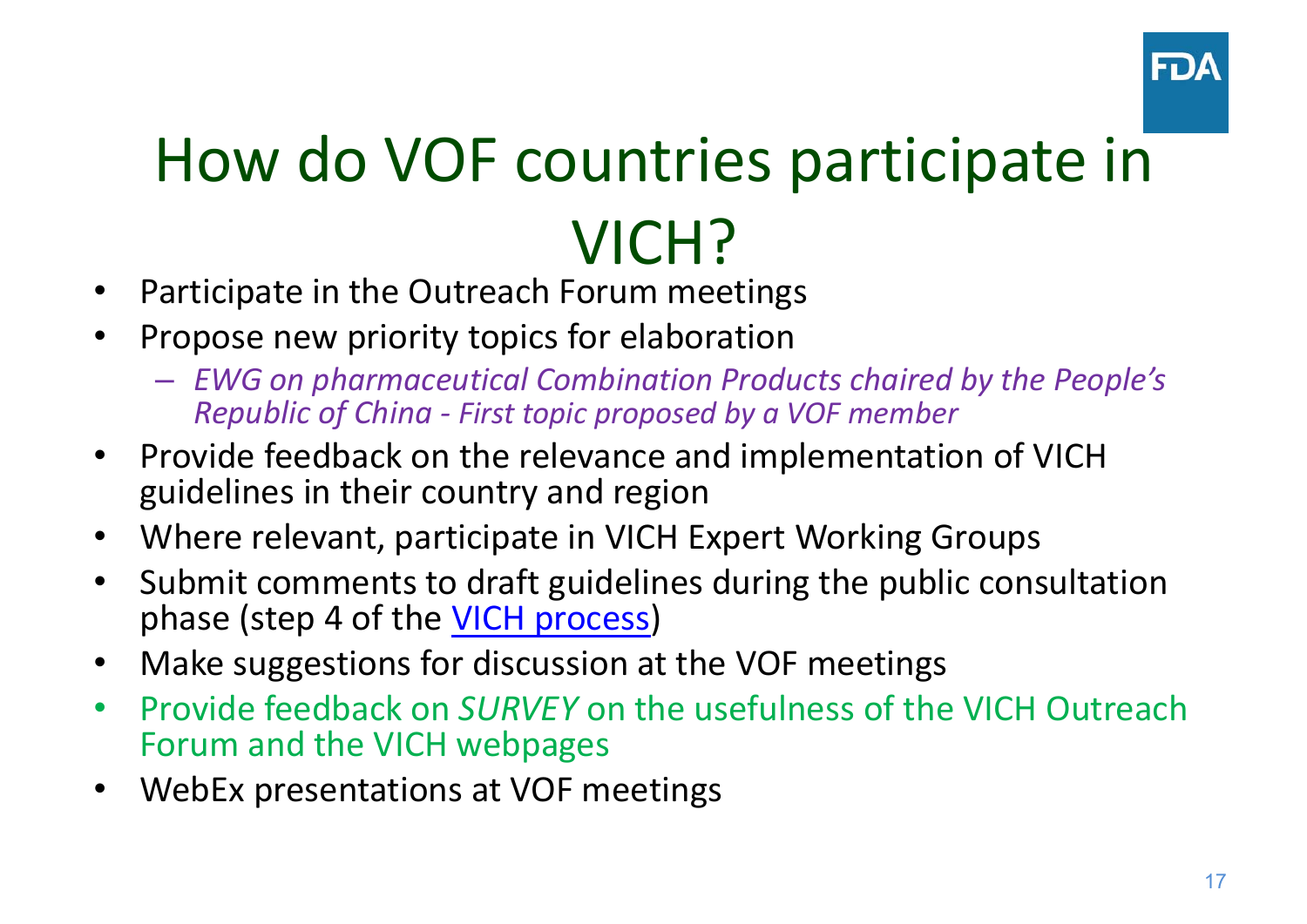

# What if the GLs don't fit exactly the situation in my country?

• Full VICH Member regulatory authorities (EU, Japan, US) agree by consensus to the final GLs and adopt GLs as they are

• For other countries and regions, it is the preference is to adopt GLs in their entirety, but there can be some flexibility to fit local country situations – adopt all or part of a GL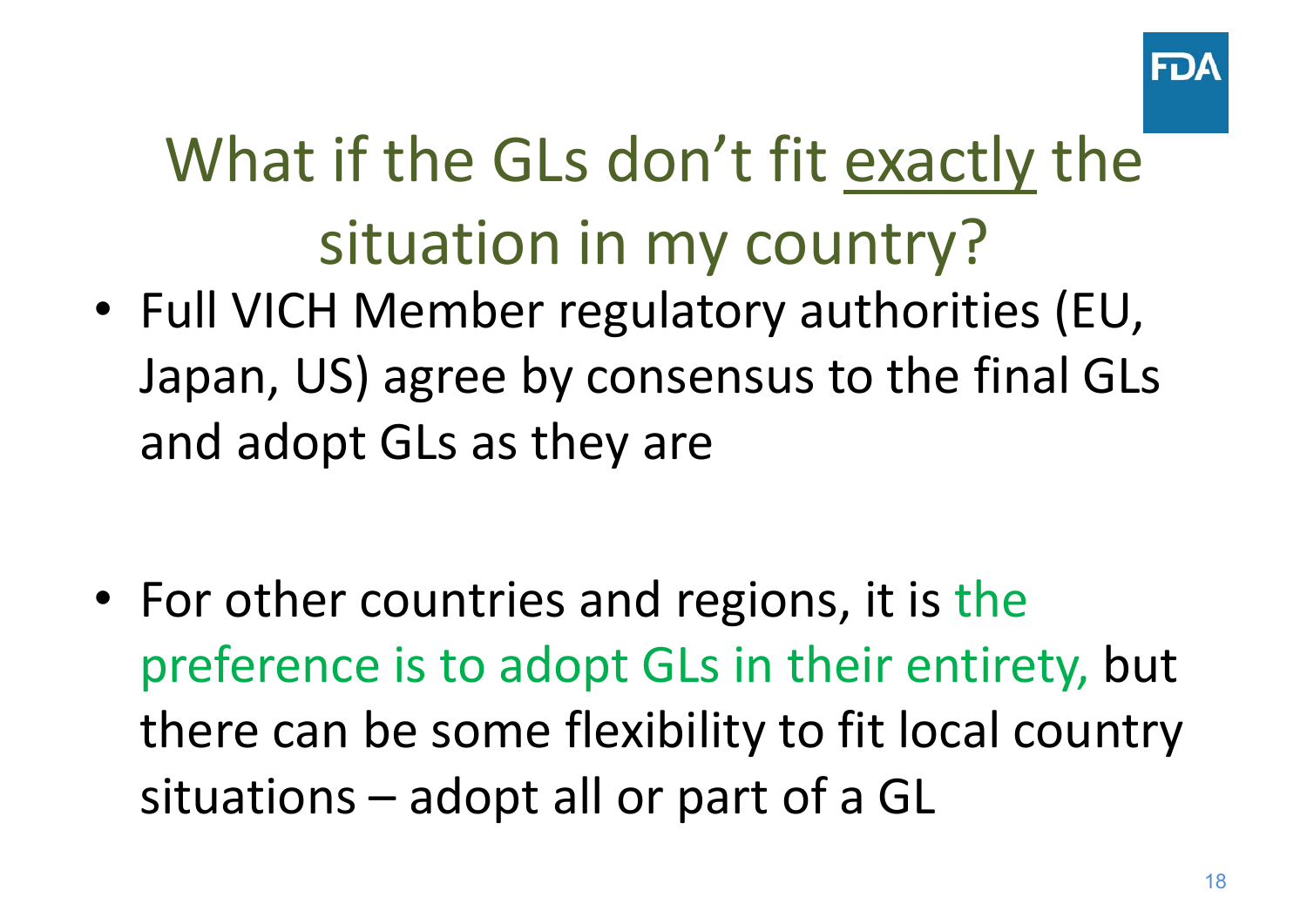

# "Out of scope" topics

- Discussion paper to address "out of scope" topics that are requested by VOF members in meeting agendas and Guidelines
- Prepare and maintain list of topics with rationale as to why they are out of scope
- Are there other organizations that can address the topics – the OIE, Codex, OECD……?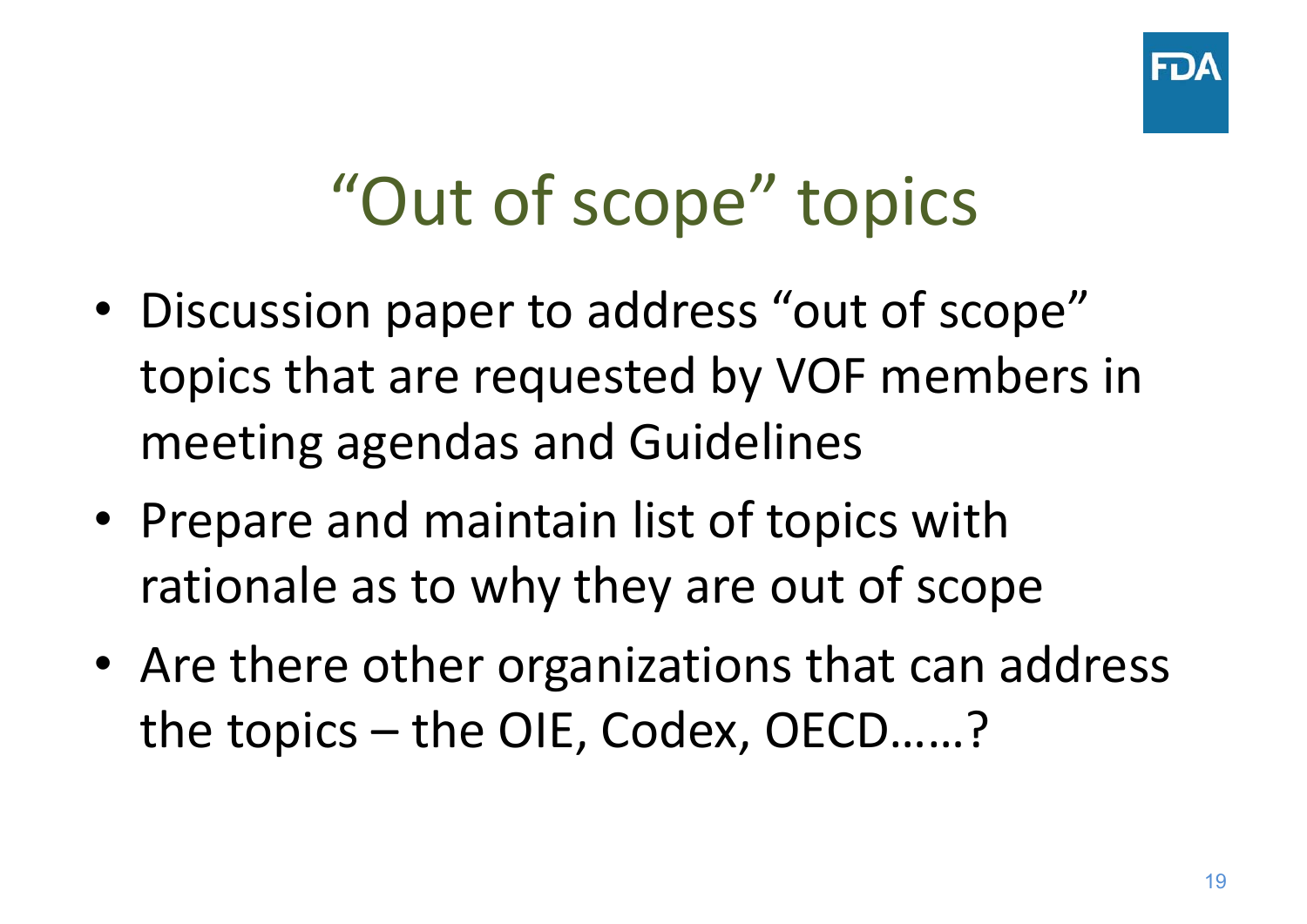

# VICH Training

- •*\*\*\*Any VICH supported training must be in the scope of VICH*
- •*Increasingly difficult to resource in-person training*
- $\bullet$ **Visit VICH website training link!!!**
- • **Quality Guidelines**
	- **Stability GLs 3(R), 4, 5, 8(R), 10, 11, 18(R), 45(R), 51**
- • **Safety Guidelines**
	- **Approval systems for antimicrobials in Japan**
	- **GL 27 Pre-approval info for food-producing animals with respect to AMR**
- • **Biologicals Guidelines**
	- **Waiver of Target Animal Batch Safety Testing for inactivated (GL 50) and live (GL 55) vaccines**
- $\bullet$  **Pharmacovigilance** 
	- **Development of phamacovigilance systems and processes**
	- **How to use pharmacovigilance Guidelines**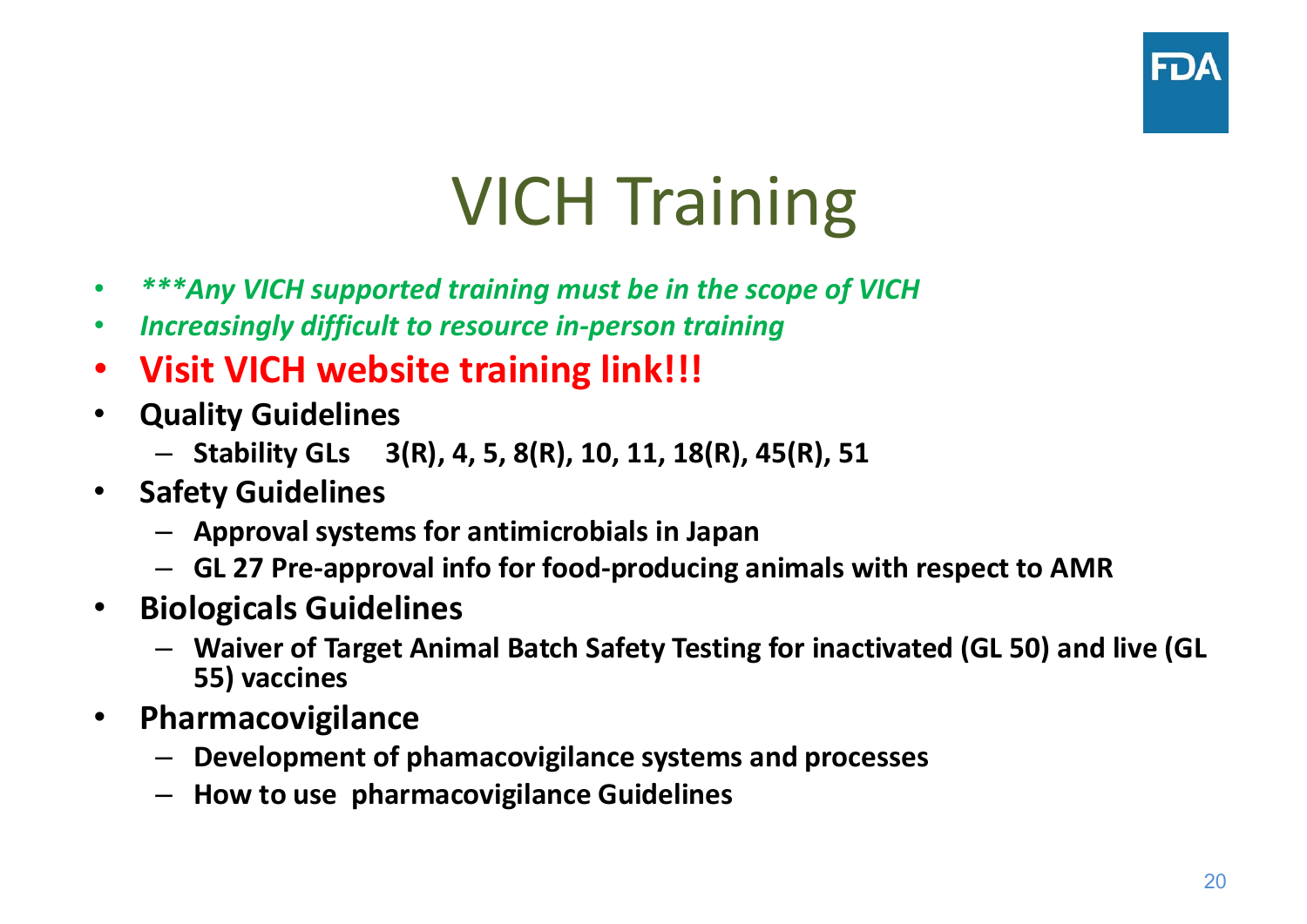

### What is NOT the role of VICH?

- $\bullet$  Provide guidance to establish regulatory systems and regulations for marketing authorisations
- • Decide which studies are necessary to obtain a marketing authorisation
- •Assess data or provide guidance on the assessment approach
- $\bullet$ Grant marketing authorisations
- •Establish safety standards

**These are typically the roles of national competent authorities and governments!**

**Work done by VICH must be within the scope of VICH.**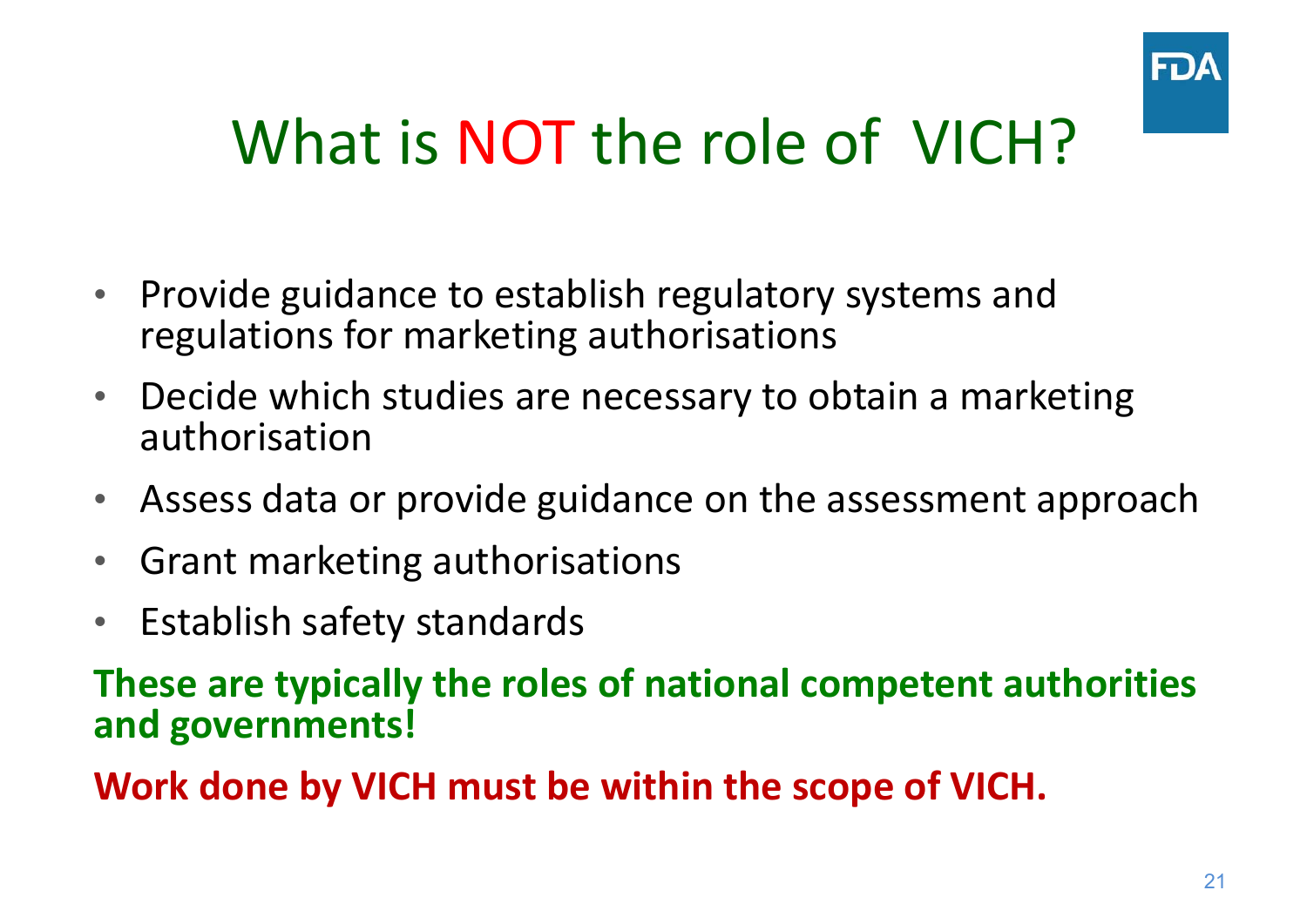## VICH Meetings



*38th SC and 12th VOF November 18 – 21, 2019 Tokyo, Japan*

*39th SC and 13th VOF November 16 – 19, 2020 Europe*

*37th SC and 11th VOF February 25 – March 1, 2019 South Africa*

| 37 Steering Committee meetings                                                                                     |                    |
|--------------------------------------------------------------------------------------------------------------------|--------------------|
| 11 VICH Outreach Forum meetings<br>Chaired by VICH and the OIE                                                     | *Every 12 months   |
| <b>6 VICH Public Conferences</b>                                                                                   | Every 5 years      |
| Expert Working Groups work through e-mails,<br>teleconferences and face-to-face meetings to<br>progress their work | Ad hoc and ongoing |